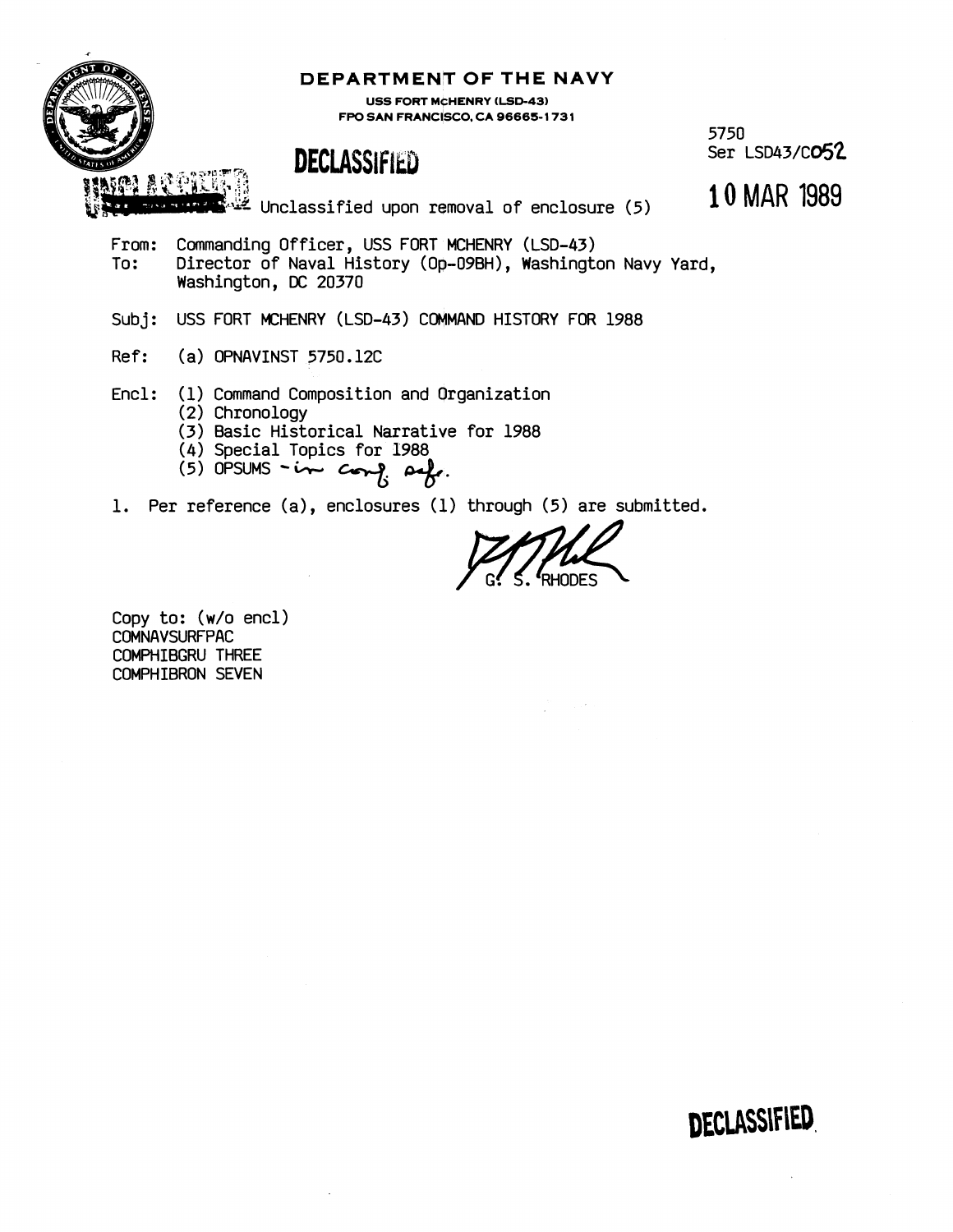#### COMMAND COMPOSITION AND ORGANIZATION

1. **MISSION:** USS FORT MCHENRYIS mission is to transport United States Marines with their combat equipment to designated areas around the world, and then to launch and support assault landing craft and helicopters during amphibious operations against hostile shores. FORT MCHENRY carries the Landing Craft Air Cushion (LCAC). The LCAC is an assault hovercraft with the ability to exceed 40 knots while carrying a 60 ton payload. Using this new craft, FORT MCHENRY forces is able to carry out an amphibious assault against a wider range of beaches.

FORT MCHENRY accomplishes her mission through the use of a well deck which is flooded to embark and launch assault craft. After leaving the ship, the assault craft are directed towards the shore by the ship's Combat Information Center.

To provide continuing support to the assault force, FORT MCHENRY is equipped with the Navy's latest advanced technology including updated communication and combat systems, 20-ton and 60-ton cranes, expanded repair facilities, two helicopter landing areas, complete medical and dental facilities, and an automated computer based supply system.

2. **ORGANIZATION STBJCW:** COMNAVSURFPAC

COMPHIBGRU THREE

COMPHIBRON SEVEN

USS FORT MCHENRY

- 3. **COMMANDING OFFICER:** Commander George S. Rhodes.
- 4. **mT:** San Diego, California.

Enclosure (1)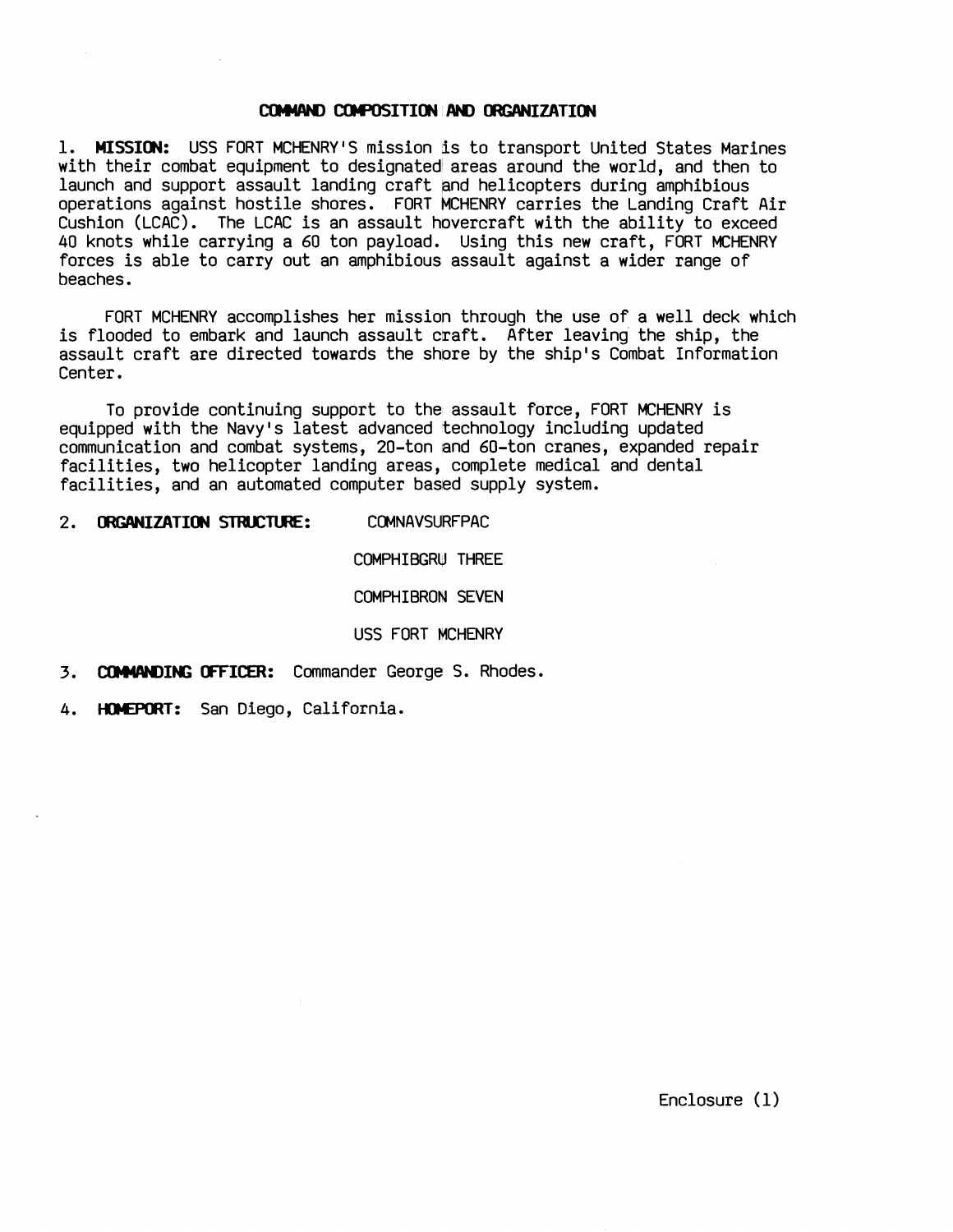$8\lambda$ 

 $\sim$  and  $\sim$   $\sim$ 

## CHRONOLOGY

| Holiday Upkeep                    |
|-----------------------------------|
| Amphib REFTRA                     |
| Inport                            |
| Amphib REFTRA                     |
| Ammo Offload Seal Beach           |
| <b>PSA</b>                        |
| Inport                            |
| Troop Space Eval                  |
| Welfare and Recreation Inspection |
| 3M Assist Visit                   |
| FVMF/IMAV R-AVAIL (SIMA)          |
| Assigned TU 015.7.1               |
| Medical Assist Visit (TAV)        |
| Fast Cruise                       |
| <b>STRL</b>                       |
| <b>PSA</b>                        |
| <b>MRE</b>                        |
| Inport                            |
| MTT Inport PH I                   |
| <b>CSRT</b>                       |
| Hull Cleaning                     |
| Inport                            |
| <b>ISE</b>                        |
| DLQ/VERT                          |
| Assigned TG 036.4                 |
|                                   |

Enclosure (2)

 $\bar{\gamma}$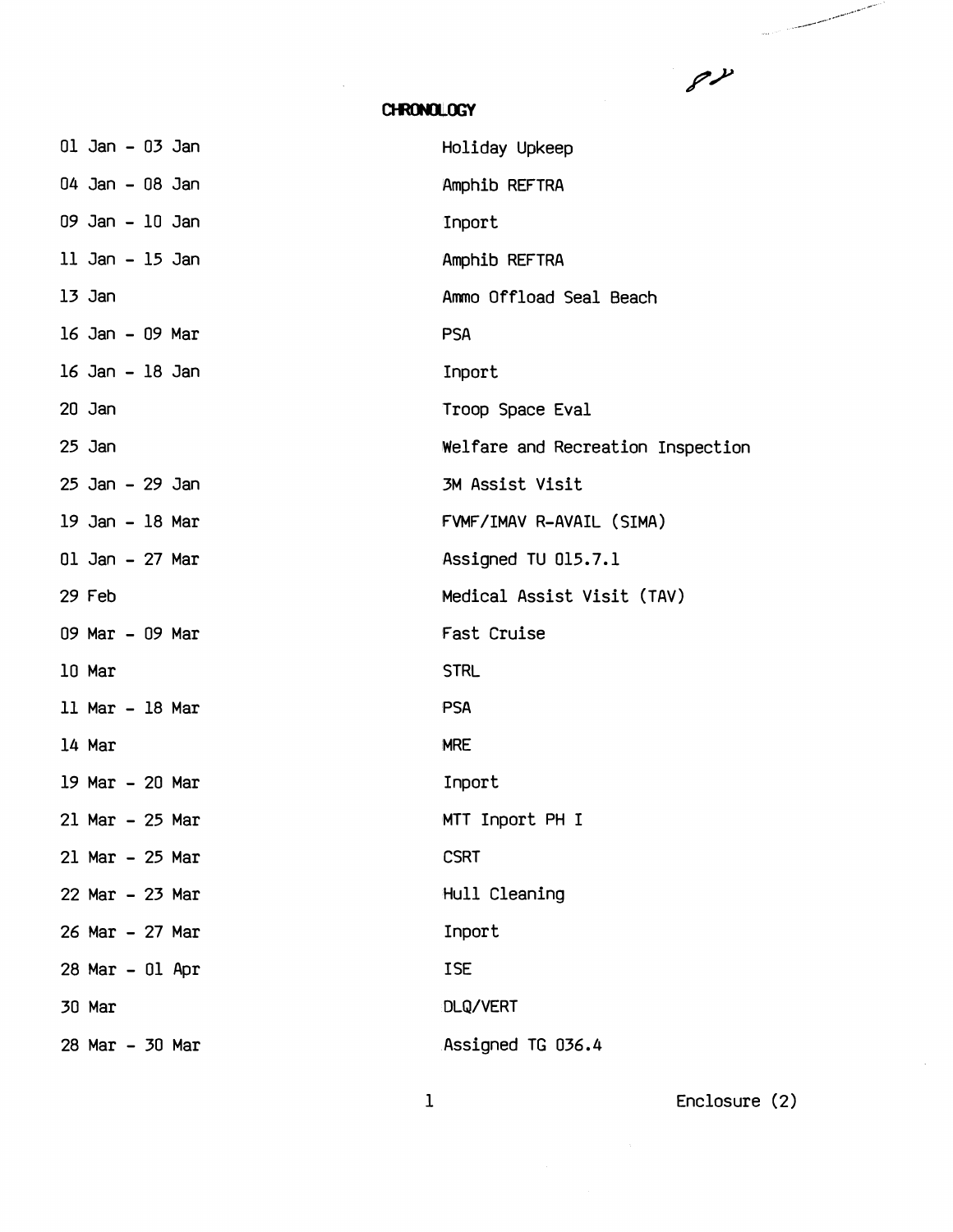| Ol Apr          | ENRAT San Diego                                 |
|-----------------|-------------------------------------------------|
| 02 Apr - 03 Apr | Inport                                          |
| 04 Apr          | <b>ISE</b>                                      |
| 05 Apr          | Ammo Onload (Cross Deck from USS<br>Germantown) |
| 06 Apr - 07 Apr | <b>ISE</b>                                      |
| 08 Apr - 10 Apr | Inport, Onload KU 88-2                          |
| 11 Apr - 12 Apr | MTT Inport                                      |
| 13 Apr - 14 Apr | MTT Phase II                                    |
| 15 Apr - 29 Apr | KU 88-2                                         |
| 30 Apr - 01 May | Inport                                          |
| 02 May - 03 May | MTT Inport Phase III                            |
| 04 May - 05 May | MTT Underway Phase III                          |
| 06 May - 09 May | Inport                                          |
| 10 May - 11 May | <b>ISE</b>                                      |
| 12 May          | Training Support (CRRC)                         |
| 13 May          | SESI - Command Inspection                       |
| 12 May - 15 May | Inport                                          |
| 16 May - 18 May | <b>OPPE</b>                                     |
| 19 May - 30 May | <b>POM</b>                                      |
| 23 May - 10 Jun | IMAVS/FVMF                                      |
| 24 May          | Mess/Berth Inspection                           |
| 30 May - 03 Jun | Food Management Team                            |
| 02 Jun - 12 Jun | <b>POM</b>                                      |
| 13 Jun – 14 Jun | RE-OPPE                                         |
| 15 Jun          | <b>RFS</b>                                      |
| 16 Jun – 30 Jun | Transit 88-18                                   |
| $\overline{2}$  | Enclosure (2)                                   |

 $\mathcal{L}(\mathcal{A})$  . The  $\mathcal{L}(\mathcal{A})$ 

 $\int$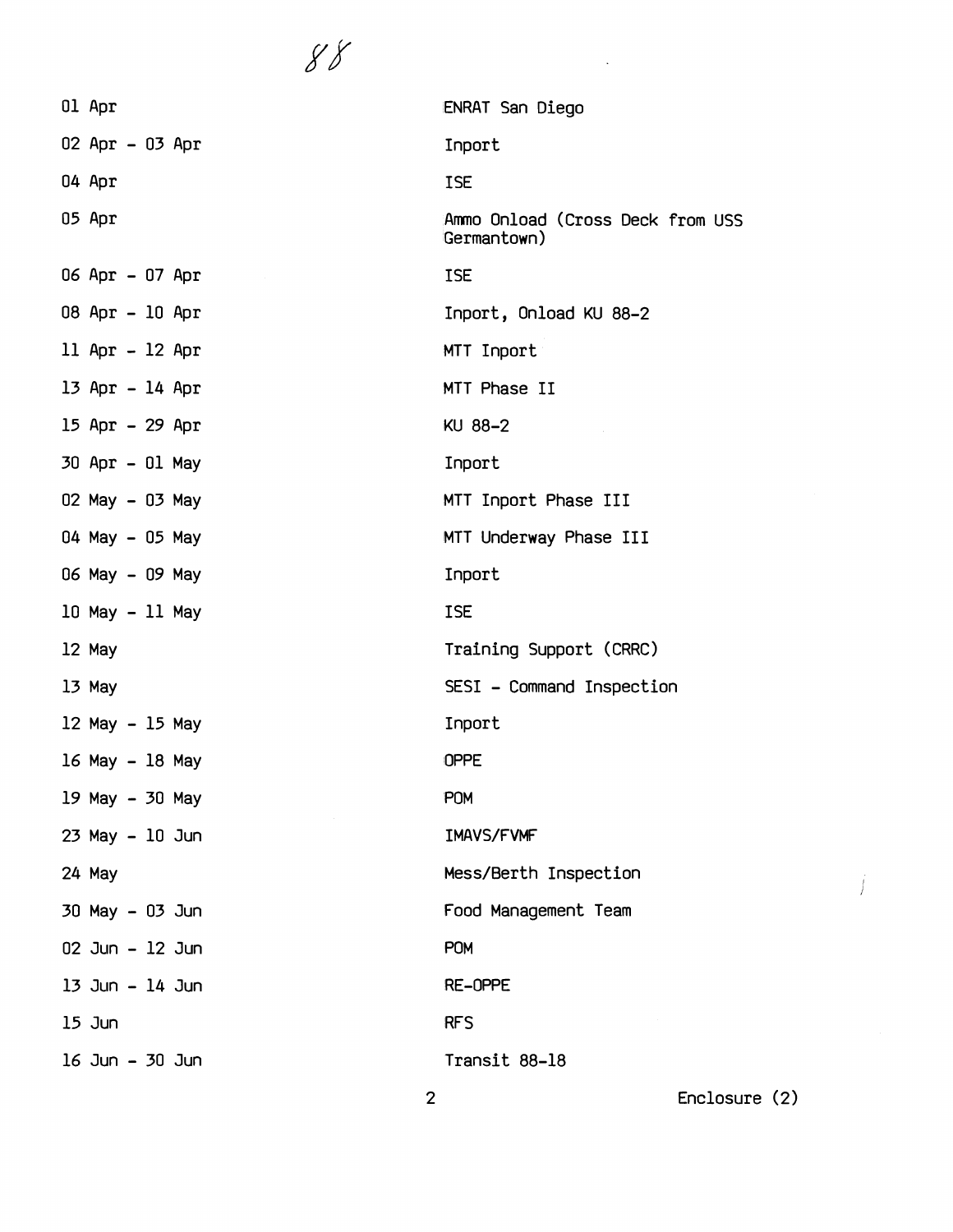| 01 Jul - 06 Jul    | MLTSL Okinawa                      |               |  |
|--------------------|------------------------------------|---------------|--|
| 07 Jul – 08 Jul    | Inport Okinawa                     |               |  |
| 09 Jul - 11 Jul    | MLTSL Subic                        |               |  |
| $12$ Jul           | Anchor Subic                       |               |  |
| 13 Jul - 16 Jul    | Upkeep Subic                       |               |  |
| 17 Jul - 20 Jul    | MLTSL Thailand                     |               |  |
| 21 Jul - 03 Aug    | COBRA GOLD 88                      |               |  |
| 04 Aug - 07 Aug    | Visit Phattaya Beach, Thailand     |               |  |
| 08 Aug - 17 Aug    | MLTSL Fremantle, Western Australia |               |  |
| 18 Aug - 24 Aug    | Visit Fremantle                    |               |  |
| 25 Aug - 31 Aug    | VALIANT USHER 88-6                 |               |  |
| $01$ Sep - 06 Sep  | MLTSL Indonesia                    |               |  |
| 07 Sep - 16 Sep    | Burma NEO Contingency              |               |  |
| $17$ Sep $-20$ Sep | MLTSL Subic                        |               |  |
| 21 Sep - 13 Oct    | Upkeep Subic                       |               |  |
| 14 Oct - 17 Oct    | VALIANT USHER 89-1                 |               |  |
| 18 Oct - 20 Oct    | <b>MLTSL Hong Kong</b>             |               |  |
| $21$ Oct $-23$ Oct | Anchor Hong Kong                   |               |  |
| 24 Oct - 28 Oct    | MLTSL Okinawa                      |               |  |
| 29 Oct             | Anchor Okinawa                     |               |  |
| 30 Oct - 31 Oct    | MLTSL Pohang, Korea                |               |  |
| 01 Nov             | Anchor Pohang                      |               |  |
| $02$ Nov $-11$ Nov | VALIANT BLITZ 89-1                 |               |  |
| 12 Nov - 14 Nov    | Visit Puson, Korea                 |               |  |
| $15$ Nov $-16$ Nov | MLTSL Okinawa                      |               |  |
| 17 Nov             | Offload Okinawa                    |               |  |
|                    | 3                                  | Enclosure (2) |  |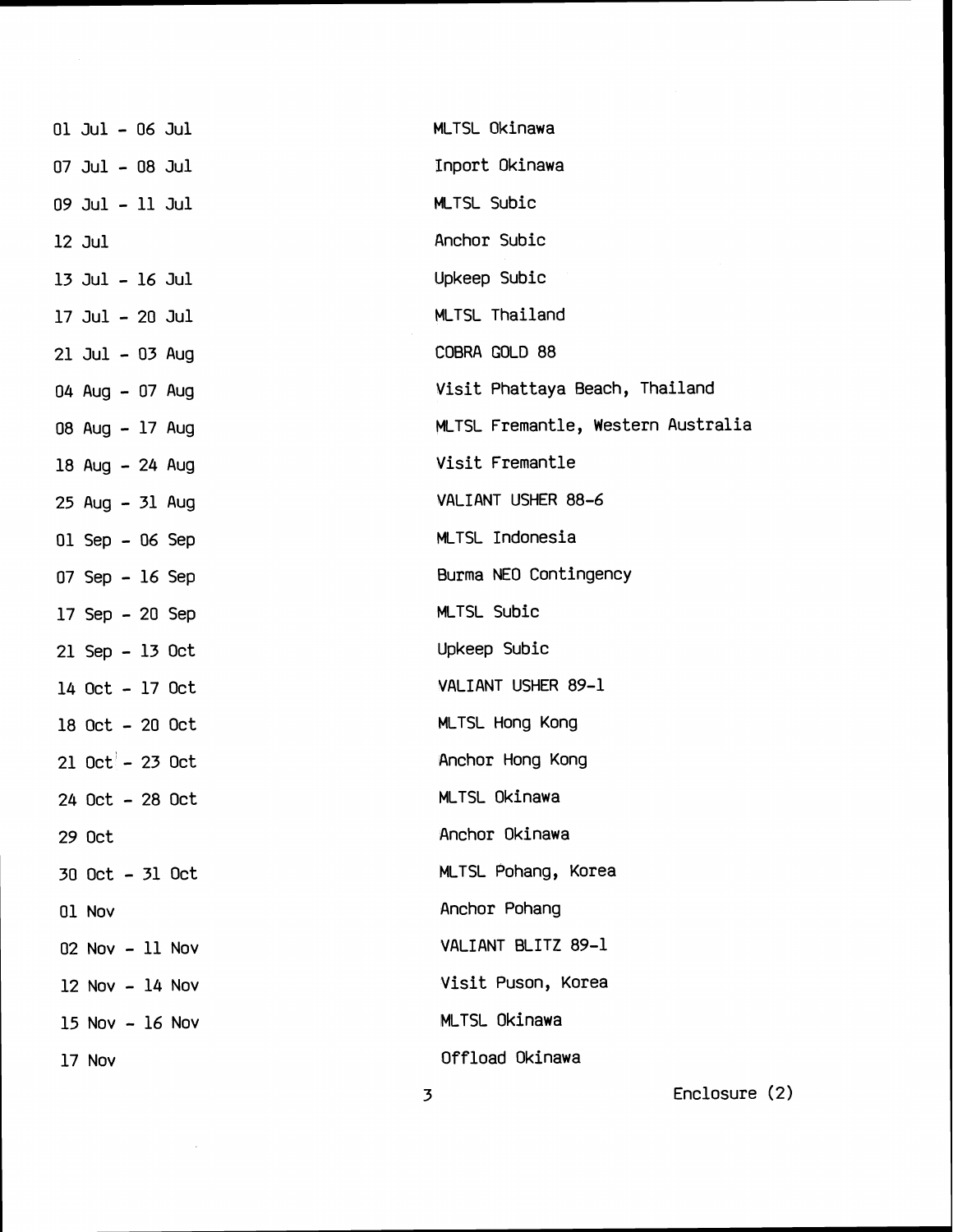| $18$ Nov $-20$ Nov | MLTSL Yokosuka, Japan  |
|--------------------|------------------------|
| $21$ Nov $-25$ Nov | Upkeep Yokosuka        |
| $26$ Nov $-29$ Nov | MLTSL MIDPAC           |
| $30$ Nov $-05$ Dec | MLTSL Pearl Harbor     |
| $06$ Dec $-07$ Dec | Inport Pearl Harbor    |
| $08$ Dec $-15$ Dec | TRANSITEX 89-5         |
| 15 Dec             | Offload Camp Pendelton |
| 16 Dec - 31 Dec    | Holiday Upkeep         |

Enclosure (2)

 $\bullet$ 

 $\sim 10^{-1}$ 

 $\sim$ 

 $\bar{\rho}$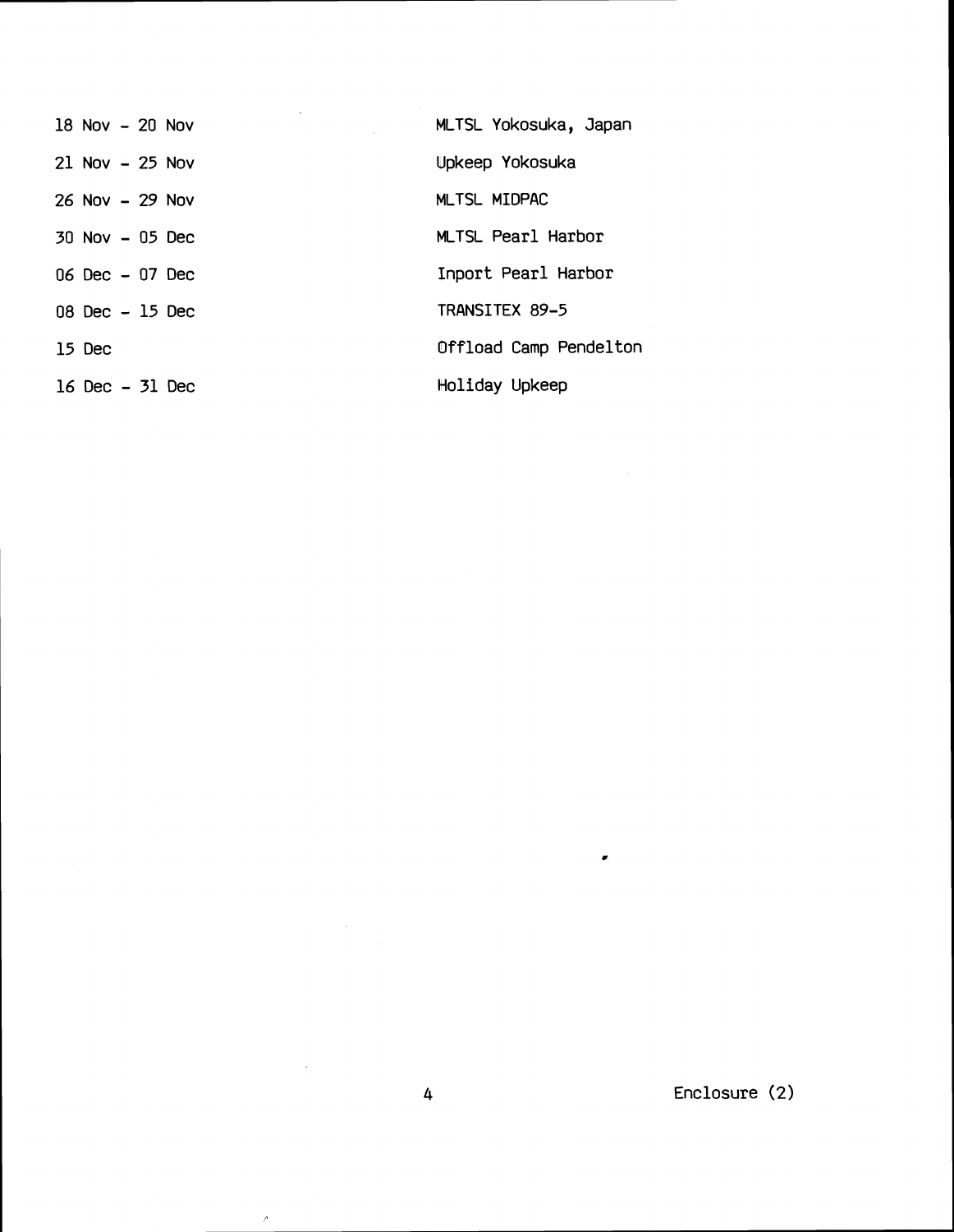#### **BASIC HISTORICAL NARRATIVE**

USS FORT MCHENRY entered 1988 moored to Pier 10 Naval Station, San Diego, CA.

- 4-15 Jan FORT MCHENRY conducted Amphibious Refresher Training. Exercises included well deck operations, amphibious operations (launches and recovery), helicbpter flight operations, precision anchorage (right flank red and blue beach), and ammunition offloading. FORT MCHENRY received "outstanding" grades in deck seamanship. well deck operations, landing craft air cushion (LCAC) and amphibious assault vehicle (AAV) operations and "excellent" grades in all other areas with an overall grade of "excellent."
- 15 Jan-10 Mar FORT MCHENRY spent two months moored to Pier 3, Southwest Marine shipyard, San Diego, CA. undergoing it's Post Shakedown Availability.
- 10 Mar FORT MCHENRY got underway for one day of Post Shakedown Availability trials. Moored Pier 10, Naval Station, San Diego,<br>CA.
- 28 Mar-1 Apr FORT MCHENRY got underway for local operations (General Quarters, Flight Quarters, ECC drills, etc.). Moored to Pier 10, 1 Apr, Naval Station, San Diego, CA.
- 4-7 Apr FORT MCHENRY got underway for local operations (General Quarters, SRBOC and CIWS firing, Flight Quarters, etc.). Moored to Pier 6, 7 April, Naval Station, San Diego, CA.
- 7 Apr Embarked Kernel Usher 88-2 USMC advance party.
- 12-29 Apr FORT MCHENRY participated in KU 88-2 amphibious exercise. Embarked personnel included Marines (B BTRY 1/11, A CO 1st TKBN, C CO 1st CEB, HVWPSN 2/1 and MSSG-15), TACRON 12 and ACU-5 (LCAC)/BMU-1. Moored to Pier 6, 29 April, Naval Station, San Diego, CA.
- 4-6 May FORT MCHENRY got underway for full power run and ECC drills. Moored to Pier 10, 6 May, Naval Station, San Diego, CA.
- 10-11 May FORT MCHENRY got underway for ECC drills. Moored to Pier 10, 11 May, Naval Station, San Diego, CA.
- 16-17 May FORT MCHENRY got underway for an Operational Propulsion Plant Examination (OPPE). The exam was terminated due to an Engineering design flaw. Moored to Pier 6, 17 May, Naval Station, San Diego, CA.
- 27 May FORT MCHENRY hosted COMMANDER AMPHIBIOUS SQUADRON THREE change of command ceremony. Captain Donald F. Santamaria relieved Captain William A. Gaines.
- 31 May-1 Jun FORT MCHENRY got underway for Sea Trials. Moored to Pier 6, 1 Jun, Naval Station, San Diego, CA.
- 7 Jun ACU-5 and 15th **MEU** embarked.
	-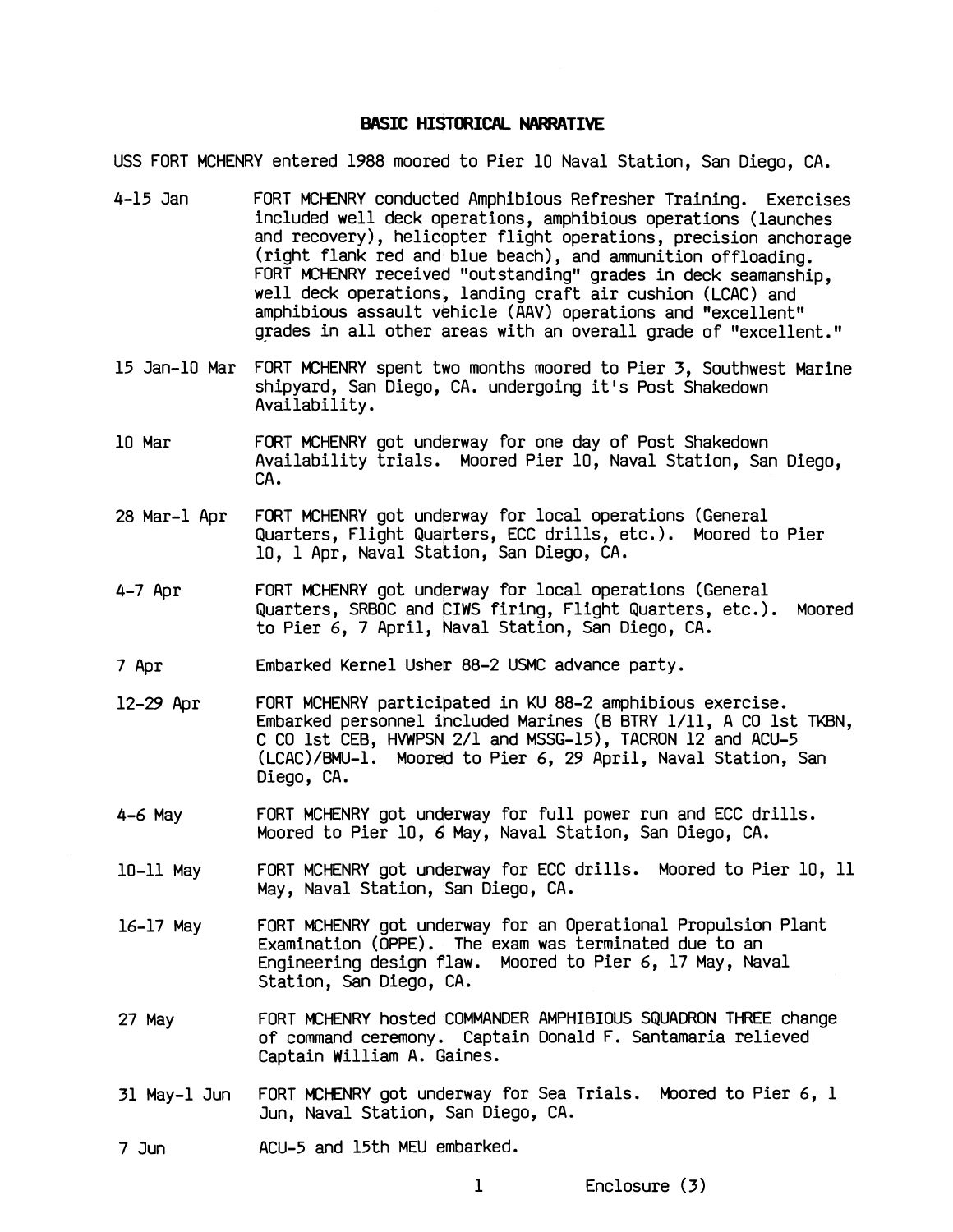- 13 Jun FORT MCHENRY got underway for and passed RE-OPPE. Moored Pier 6, Naval Station, San Diego, CA.
- 16 Jun-16 Dec FORT MCHENRY got underway, under the Tactical Control of COMPHIBRON THREE, for it's maiden six month deployment to the Western Pacific. Embarked units included 15th MEU, TACRON-12 and ACU-5. Other units in the Amphibious Readiness Group included USS NEW ORLEANS (LPH-ll), USS MOBILE (LKA-115), USS OGDEN (LPD-5) and USS FRESNO (LST-1182).
- 16 Jun-7 Jul FORT MCHENRY transited to Okinawa. Numerous drills were conducted, including General Quarters, ECC, Flashing Light, Nancy, Non Maneuvering, Leap Frogs, Gun exercises, CIWS firings, Flight Operations, Mass Conflagration, Deceptive Lighting, EMCON, Semaphore, INCSEA, DIVTACS, Flaghoist, TACCEX, Challenge and Reply, Man Overboard, CBR and SAREX.
- 2 Jul Underway Replenishment with USNS HASSAYAMPA (T-AO-145)
- 7-8 Jul FORT MCHENRY anchored (8185) Buckner Bay, Okinawa, Japan for various meetings on USS New Orleans (LPH-11).
- 8 Jul FORT MCHENRY got underway for Subic Bay, Republic of the Philippines (RP) .
- 12 Jul FORT MCHENRY anchored G-4 Subic Bay, RP for ammo and provisions onload.
- 13-17 Jul FORT MCHENRY moored Alava Pier 5/6, Subic Bay, RP.
- 17 Jul FORT MCHENRY got underway for Cobra Gold-88 exercise off coast of Thailand.
- 21 Jul FORT MCHENRY anchored Sattahip, Thailand.
- $24$  Jul-1 Aug FORT MCHENRY participated in the Major Joint and Combined Amphibious Exercise Cobra Gold-88.
- 30 Jul Underway Replenishment with USNS MISPILLION (T-AO-105).
- $4-8$  Aug FORT MCHENRY anchored Phattaya Beach, Thailand for port visit.
- 8 Aug FORT MCHENRY got underway for Freemantle, Western Australia and celebrated it's first birthday with a picnic on flightdeck.
- 11 Aug FORT MCHENRY crossed the equator, initiating 444 new shellbacks.
- $18 25$  Aug FORT MCHENRY moored outboard USS OGDEN (LPD-5) in Freemantle, Western Australia for a port visit.
- 25 Aug FORT MCHENRY got underway for the Major Joint and Combined Amphibious Exercise Valiant Usher 88-6.
- FORT MCHENRY participated in Valiant Usher 88-6 amphibious  $26 - 30$  Aug exercise off coast of Australia.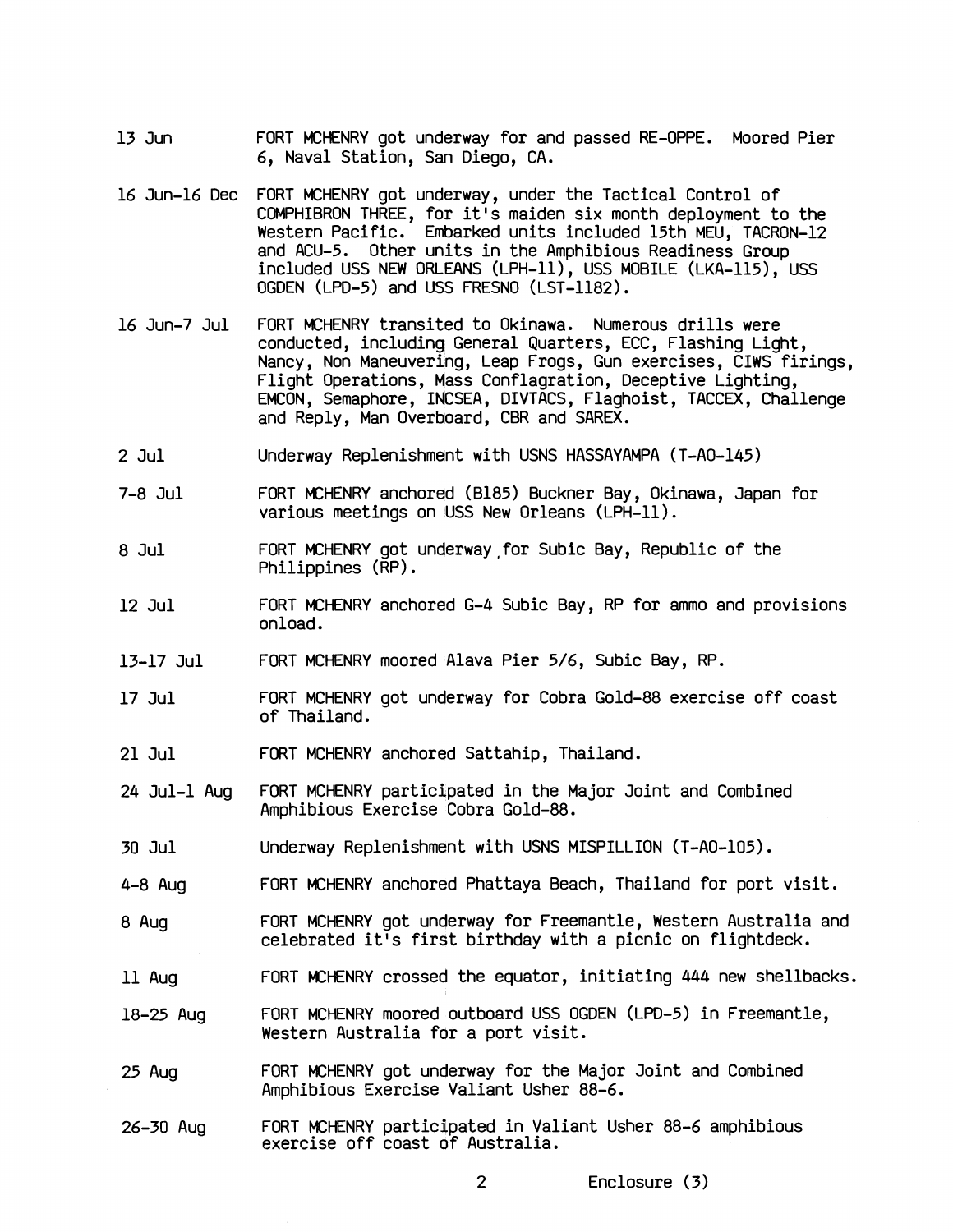- 30 Aug FORT MCHENRY began transit to Subic Bay, RP.
- 7 Sep ARG diverted to Burma for possible Non-Combat Evacuation Operation (NEO) .
- 16 Sep Vertical replenishment with USNS MISPILLION (T-AO-105).
- 17 Sep FORT MCHENRY resumes transit to Subic Bay, RP.
- 21 Sep-14 Oct FORT MCHENRY moored Alava Pier 7/8 Subic Ray, RP for 3-M assist visit and repair availability.
- 14 Oct FORT MCHENRY got underway for Hong Kong.
- 17 Oct Moored to a buoy for the first time (in Subic Bay, R.P. ).
- $20 24$  Oct FORT MCHENRY moored to buoy 10 Hong Kong for a port visit.
- 24 Oct FORT MCHENRY got underway for Okinawa, Japan.
- 29 Oct FORT MCHENRY anchored Okinawa, Japan.
- 30 Oct FORT MCHENRY got underway for Korea.
- 1 Nov FORT MCHENRY anchored Pohang, South Korea.
- 3-8 NOV FORT MCHENRY participated in the Major Joint Amphibious Exercise Valiant Blitz 89-1 dff coast of Pohang, South Korea.
- 7 Nov Underway Replenishment with USNS SPICA (T-AFS-9) .
- 8 Nov FORT MCHENRY anchored Pohang, South Korea then got underway for Puson, South Korea.
- 10 Nov Embarked USMC personnel celebrated the corp's 213th birthday on flight deck.
- 12-15 NOV FORT MCHENRY moored Puson, South Korea for port visit.
- 15 Nov FORT MCHENRY got underway for Okinawa, Japan.
- 17 Nov FORT MCHENRY moored Okinawa, Japan then got underway for Yokosuka, Japan.
- 20-26 NOV FORT MCHENRY moored Berth 3, Naval Station, Yokosuka, Japan.
- 26 Nov FORT MCHENRY got underway for Pearl Harbor, Hawaii.
- 6-8 Dec FORT MCHENRY moored Pier K-8, Pearl Harbor Naval Station, Pearl Harbor, Hawaii.
- 8 Dec FORT MCHENRY got underway for San Diego, CA.
- 8-16 Dec FORT MCHENRY conducted it's second Tiger Cruise (42 tigers).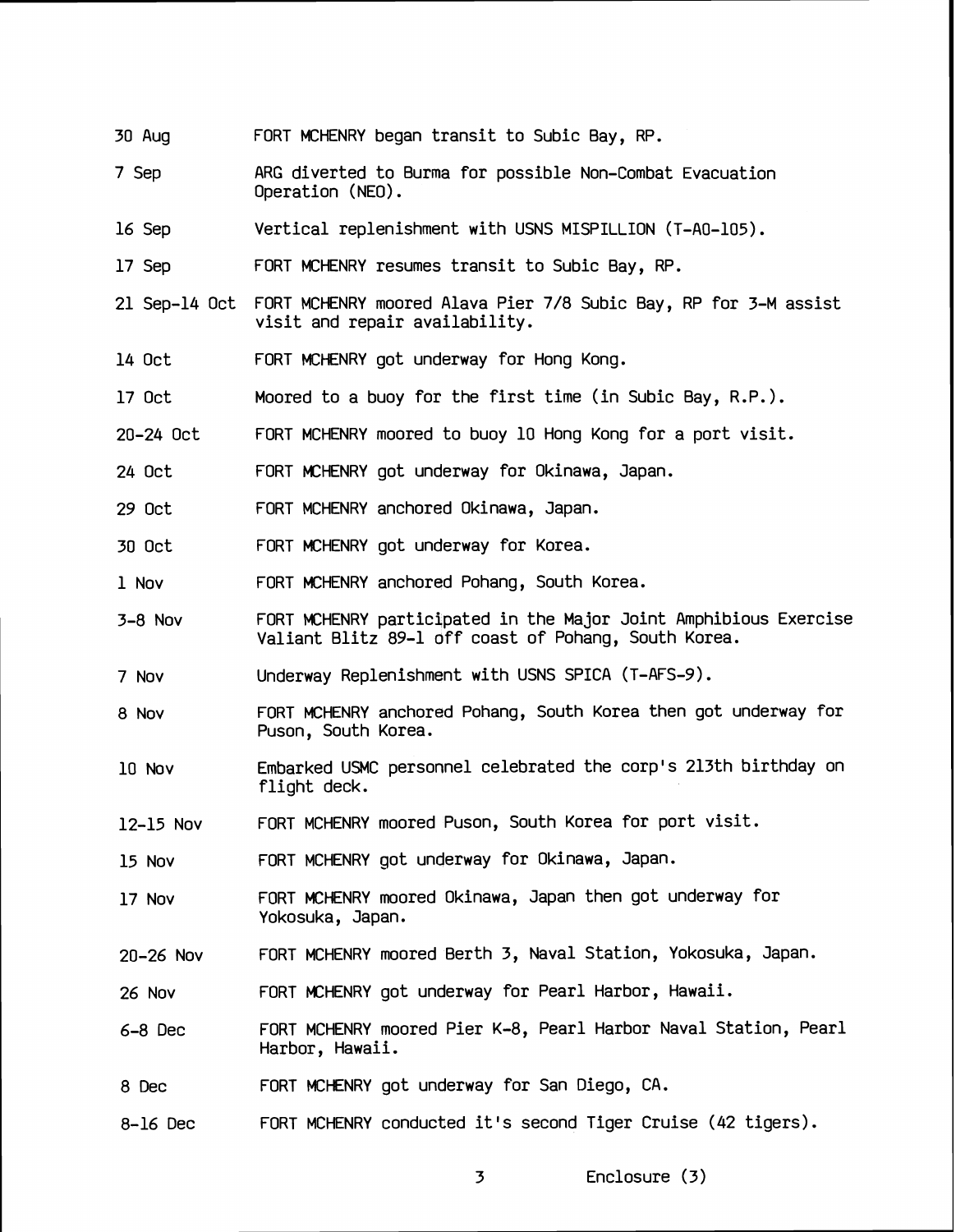14 Dec Underway Replenishment with USS ROANOKE (AOR-7).

16-31 Dec FORT MCHENRY moored Pier 10, Naval Station, San Diego, CA.